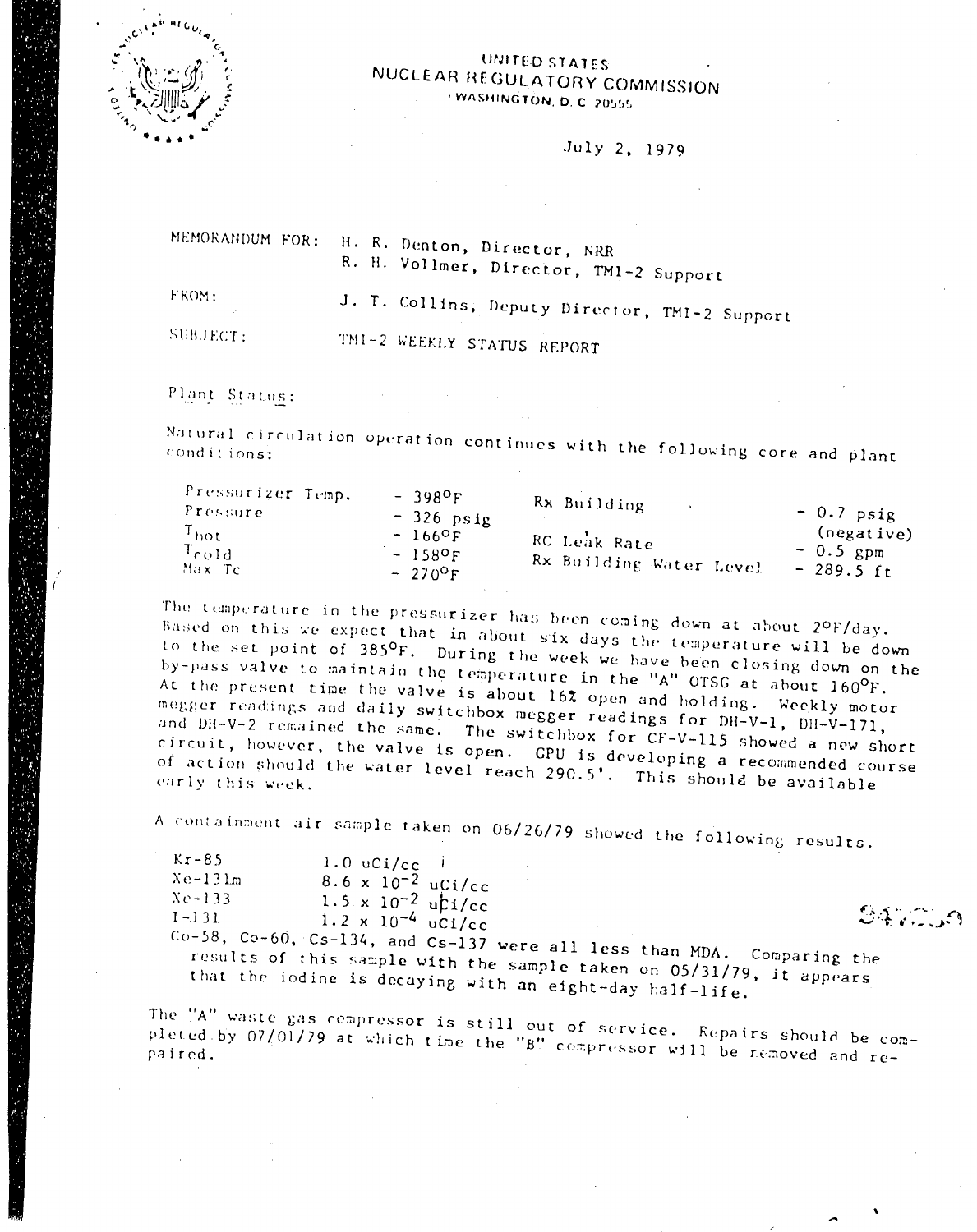H. R. Dent R. H. Vollmes

On June 27, we received a report from Met Ed which summarizes the present status of efforts to determine the radiation dose rates inside containment from the recorded dome monitor (HP-R-214) and to quantitatively determine the amount of fission product activity released into the U-2 Rx Building. Copies of this report are being made available to interested people within

The primary coolant sample taken on 06/27/79 continued to show a high chloride level, 4.8+1 ppm. This is essentially the same as the sample taken on 06/19/79 which showed a chloride level of 6.0 ppm. The chemistry group is looking into a possible source of chloride. One principal source is the boric acid which showed a level of between 2-3 ppm.

We still have not received the analytical results of the radiation measurements taken on the equipment hatch or the results of the gamma probe readings through the Rx Building 605 penetration. Both reports are due 02/02/79. With regard to the latter the penetration extends into the Rx Building about 10" and is about 2' over the water level. Preliminary results indicate a radiation level of 220 R/hr over the sump. This is hased on the non-directional probe reading of 30 R/hr.

## Modifications:

Interim Solid Waste Storage Facility - Culverts have been sealed with epoxy and the stripable coating should be applied this week. Three shield blocks have been delivered and the rest will be shipped this week. Operator training continued during the week. Provisions for flood protection as recommended by NRR have not yet been instituted. Estimated completion date for the interim facility is 07/06/79. Design criteria for the long term storage facility was approved on 06/28/79. No construction schedule for this facility has been

Tank Farm - The steam eductors for the lower tanks were successfully tested and water was transferred to the upper tanks. The steam eductors for the upper tanks are being modified and should be tested this week. Based on comments received from IE additional shielding is being added to the transfer line from the Rx Building spray pump to the tank farm. The tank farm should be available to accept waste by  $07/06/79...$ 

"B" OTSG Long Term Cooling - Provisions for venting the steam generator back to the condenser when filling the generator have been made. Most procedures for operation of the system should be completed by 07/02/79.

EPICOR-II - All work except the shielded transfer bell should be completed by 07/15/79. The transfer bell is scheduled to be delivered by 07/23/79.

Sample Sink-U-2 - All work was stopped on this because the licensee did not have design criteria acceptable to the staff. We expect to see revised criteria by